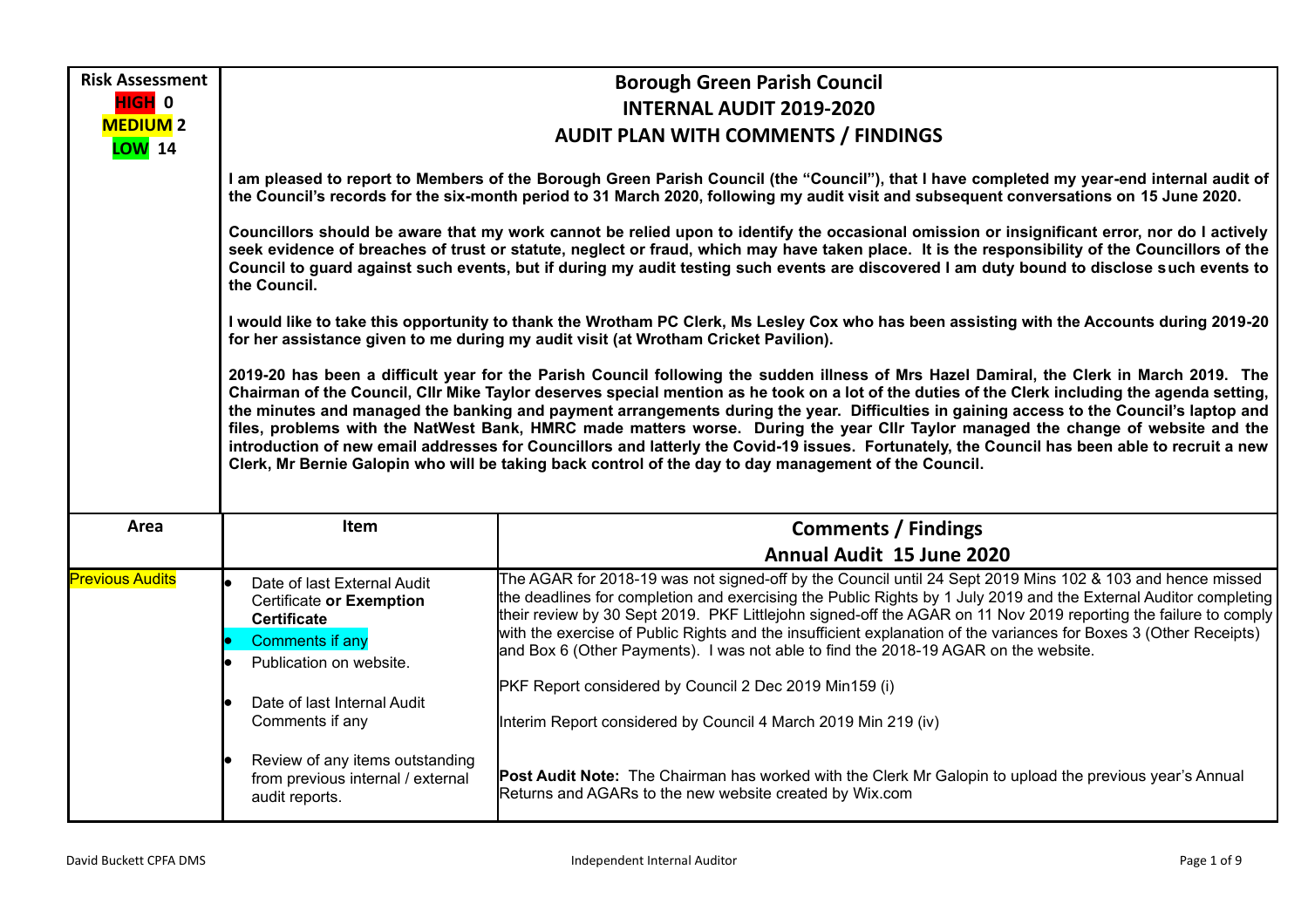| <b>Minutes</b>                                               | Scan of the minutes of the<br>Council's meetings and the<br>Finance Committee.<br>Localism Act 2011<br><b>General Power of Competence?</b><br><b>Dispensations</b><br>S.40 LA&A Act 2014<br>filming/recording                                                                                        | The Minutes for 2019-20 were scanned and can be found on the Council's new website from Jan 2019.<br>The Emergency Meeting held on 21 March 2019 following the Clerks sudden illness discussed the temporary<br>arrangements to be put in place particularly the bank account and payment arrangements including a revised<br>bank mandate.<br>Post Audit Note: Normal Meetings were held up to March 2020, but due to the Covid-19 lockdown<br>arrangements the Council has since moved to "virtual meetings" using the "Zoom" meeting platform with<br>residents invited to submit any questions by email and "virtually attend" by registering prior to the Meeting with<br>the Clerk. |
|--------------------------------------------------------------|------------------------------------------------------------------------------------------------------------------------------------------------------------------------------------------------------------------------------------------------------------------------------------------------------|-------------------------------------------------------------------------------------------------------------------------------------------------------------------------------------------------------------------------------------------------------------------------------------------------------------------------------------------------------------------------------------------------------------------------------------------------------------------------------------------------------------------------------------------------------------------------------------------------------------------------------------------------------------------------------------------|
| Code of Conduct/<br><b>Acceptance of Office</b>              | Date adopted<br>Any changes in elected/co-opted<br>members since last Audit?<br>DPI's complete<br>DPI's on website or weblink<br>New Governance Compliance<br><b>NEXT ELECTION?</b>                                                                                                                  | Uncontested Parish Election 8 existing Councillors re-elected - 3 vacancies<br>Mr Wlodarzcyk - co-opted 5 Aug 2019 Min 62<br>Mr Wray - co-opted 9 Sept Min 80<br>Mr Redrup - co-opted 6 Jan 2020 Min 168<br>There is a DPI link against each Cllrs name on the Parish Councillor webpage                                                                                                                                                                                                                                                                                                                                                                                                  |
| Standing Orders and <b>o</b><br><b>Financial Regulations</b> | Have they been formally adopted<br>and applied?<br>Have any changes been made<br>since they were adopted or the last<br>audit?<br>Have any changes been formally<br>adopted by the Council?<br><b>Updated re New NALC Models</b><br>SO's 2018, Fin Regs 2019 ?<br>Two signature rule still in place? | Standing Orders approved 4 March 2019 Min 217 inc retention of 6-month rule<br>The Financial Regulations had not been updated since 3 October 2016 as per the versions available on the<br>website.<br>The absence of the Clerk has meant no revisions took place during 2019-20.<br>Post Audit Note: The new Clerk has started to review all the policies, procedures, and risk assessments with<br>the first batch to be considered by Council in September 2020.<br>Yes                                                                                                                                                                                                                |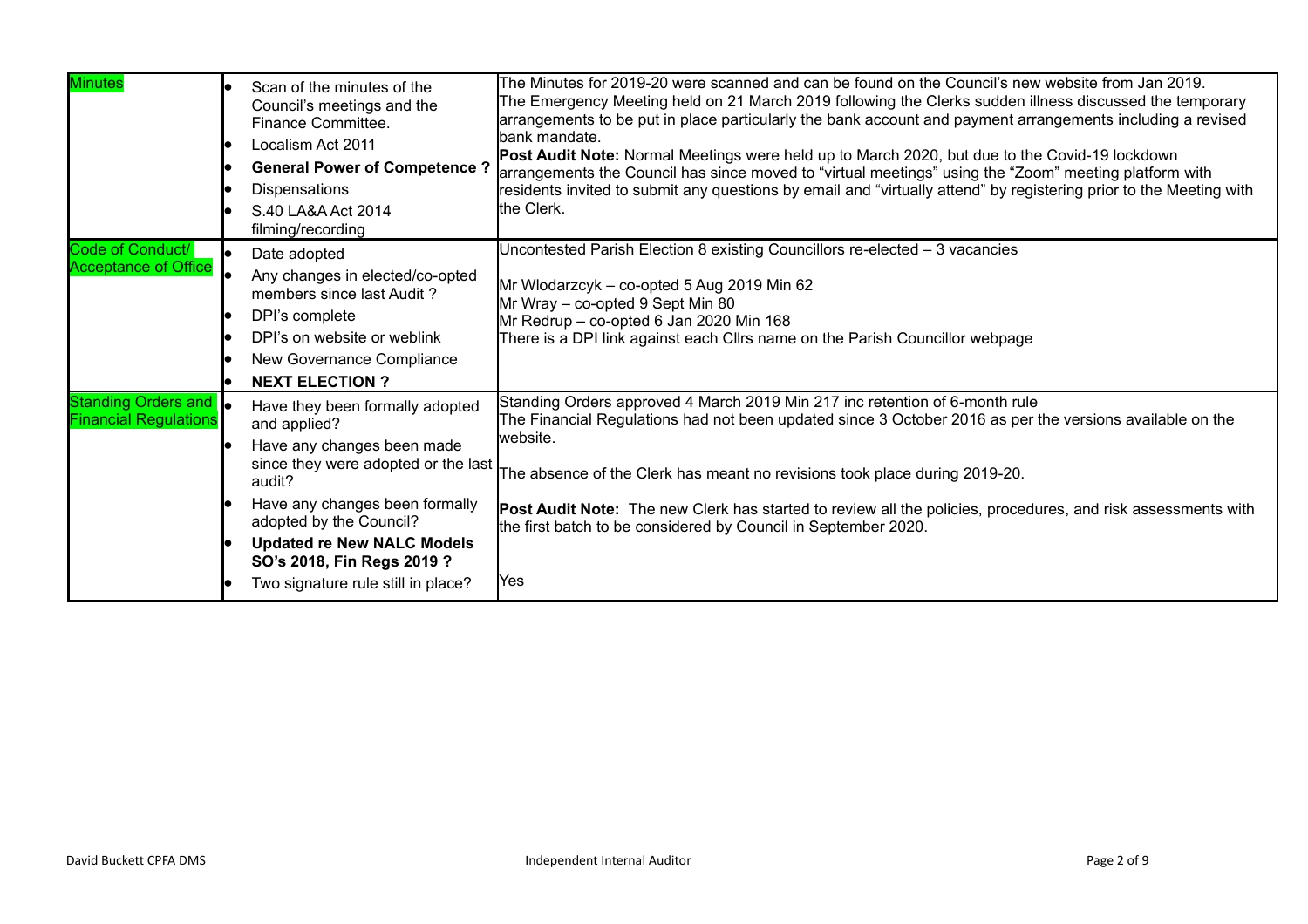| <b>Risk Management</b> | Risk Assessments - Are they:<br>Carried out regularly?<br>O<br>Adequate?<br>O<br>Reported in the minutes?<br>O<br><b>ANNUAL REVIEW?</b><br>∩<br>Insurance cover - is it:<br>Appropriate/Adequate?<br>$\circ$<br>LTA in place?<br>$\circ$<br>Reviewed regularly?<br>$\circ$<br>Fidelity Guarantee Cover £<br>$\circ$<br>(Balances + 1/2 Precept) | Risk Assessments used to be a standing item on the Council's agenda but has not been addressed during the<br>last year.<br>Many of the physical risks like the buildings and play equipt are monitored/inspected by the two Groundsmen and<br>for specialist works such as trees contractors engaged.<br>As mentioned below there was an annual review of the internal risk controls in March 2019, but without a Clerk in<br>place no annual review has taken place during 2019-20. Post Audit Note: The new Clerk is addressing this<br>matter starting with the Financial Internal Controls due to be considered in Sept 2020.<br>The Council had insurance cover provided by Zurich Insurance as part of a 3-year Long-term Agreement to 12<br>July 2020. The policy includes "motor insurance".<br>Fidelity cover was up to £250,000 |
|------------------------|-------------------------------------------------------------------------------------------------------------------------------------------------------------------------------------------------------------------------------------------------------------------------------------------------------------------------------------------------|-------------------------------------------------------------------------------------------------------------------------------------------------------------------------------------------------------------------------------------------------------------------------------------------------------------------------------------------------------------------------------------------------------------------------------------------------------------------------------------------------------------------------------------------------------------------------------------------------------------------------------------------------------------------------------------------------------------------------------------------------------------------------------------------------------------------------------------------|
|                        | Internal controls - are they:<br>Documented?<br>$\circ$<br>Adequate?<br>O<br>Reviewed regularly?<br>O<br><b>Statement of Internal Control</b><br>O<br>(SIC)?<br>Systems and Procedures - are                                                                                                                                                    | Annual Review of Internal Risk Controls - 4 March 2019 Min 215 (iii)                                                                                                                                                                                                                                                                                                                                                                                                                                                                                                                                                                                                                                                                                                                                                                      |
|                        | they:<br>Documented?<br>$\circ$<br>Adequate?<br>O<br>Followed?<br>$\bigcirc$<br>Reviewed regularly?<br>O                                                                                                                                                                                                                                        | The new Clerk has begun to review other Parish Council websites to see what policies and procedures<br>are in place to consider their relevance to Borough Green.                                                                                                                                                                                                                                                                                                                                                                                                                                                                                                                                                                                                                                                                         |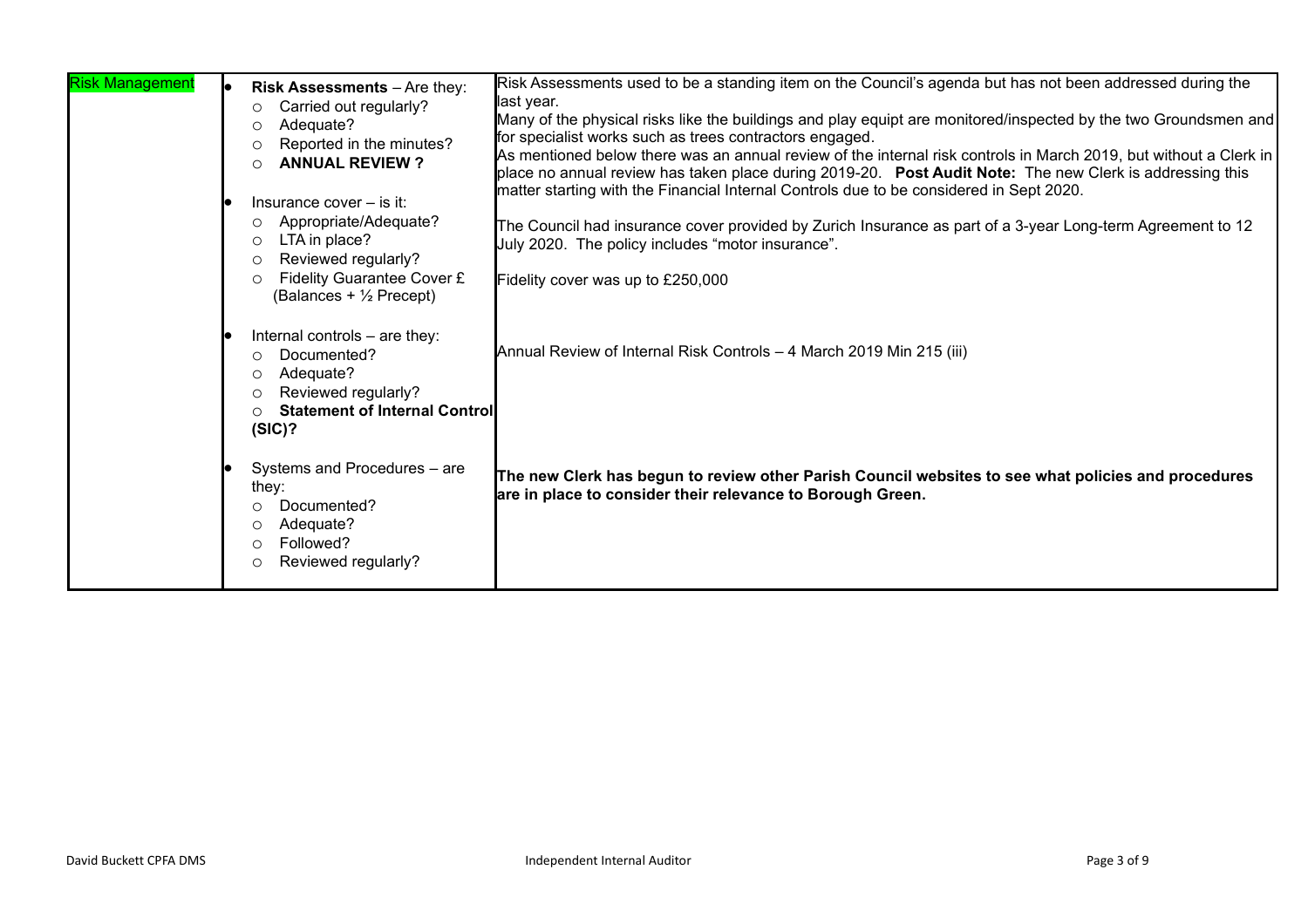| <b>Budgetary Controls</b>                                              | Is the annual budgeting process<br>reported and approved by the<br>Council?<br><b>Budget/Precept amounts</b><br>minuted?<br>Is the actual performance against<br>the budgets reported to the Counci<br>during the year<br>Compare with Fin Regs?<br>$\circ$<br>Are significant variances explained<br>in sufficient detail? | Council 4 Dec 2019 Min 159(iii) Agreed an additional £25,000 to the Precept for 2020-21 for Recreation Revamp<br>Precept Request to TMBC posted to the website shows Precept Request for 2020-21 = £201,920, Gros<br>Expenditure estimated to be £309,737. £97,737 contribution from Reserves towards the 2020-21 Budget, which<br>included £90,405 for Special Projects. Council 6 Jan 2020 approved Min 178(iii)<br>There was a lack of budget monitoring during 2019-20 due to the Clerk's sickness, although the former Clerk did<br>do some work on bringing the 2019-20 Accounts up to date. It has since been found to be inaccurate requiring a<br>reconstruction of the whole year's accounts and bank reconciliations by Mrs Lesly Cox with assistance from Mr<br>Galopin when available.                                                                                                                                                                                                                   |
|------------------------------------------------------------------------|-----------------------------------------------------------------------------------------------------------------------------------------------------------------------------------------------------------------------------------------------------------------------------------------------------------------------------|-----------------------------------------------------------------------------------------------------------------------------------------------------------------------------------------------------------------------------------------------------------------------------------------------------------------------------------------------------------------------------------------------------------------------------------------------------------------------------------------------------------------------------------------------------------------------------------------------------------------------------------------------------------------------------------------------------------------------------------------------------------------------------------------------------------------------------------------------------------------------------------------------------------------------------------------------------------------------------------------------------------------------|
| Section 137<br>expenditure<br>£8.12 FOR 2019-20<br>(£7.86 FOR 2018-19) | Is a separate account/analysis<br>kept?<br>Has the cash limit been exceeded?<br>Have the spending powers been<br>properly used and Minuted?                                                                                                                                                                                 | What is the cash limit for the year? S137 payments made during the year amounted to $\overline{\text{£3,287}}$                                                                                                                                                                                                                                                                                                                                                                                                                                                                                                                                                                                                                                                                                                                                                                                                                                                                                                        |
| <b>Book-keeping</b>                                                    | Cashbook - is it:<br>Fit for purpose?<br>$\circ$<br>Up to date?<br>$\circ$<br>Arithmetically correct?<br>$\circ$<br>Balanced regularly?<br>$\circ$                                                                                                                                                                          | Manual Ledger and Excel spreadsheets had not been kept up to date by the previous Clerk, Mrs Damiral and<br>without the in-depth work by the Wrotham Clerk, Mrs Cox to "re-do" the 2019-20 "books" it would have been very<br>difficult to close the 2019-20 Accounts.<br>The Accounts have been moved to Sage 50 cloud essentials as from 1 April 2020, which will hopefully improve<br>budget monitoring (this should be on a quarterly basis as per the Financial Regulations)<br>Post Audit Note: I have advised Mr Galopin that the Council will have to report on an "Income & Expenditure"<br>basis as the last two financial years 2018-19 & 2019-20, has seen Receipts and/or Payments exceed the<br>£200,000pa threshold. With a Precept in excess of £200,000 for 2020-21 this will be the third year and<br>hence the requirement to move to an Income & Expenditure basis of accounting, which the new Clerk is<br>familiar with involving the introduction of "debtors & creditors" for the first time. |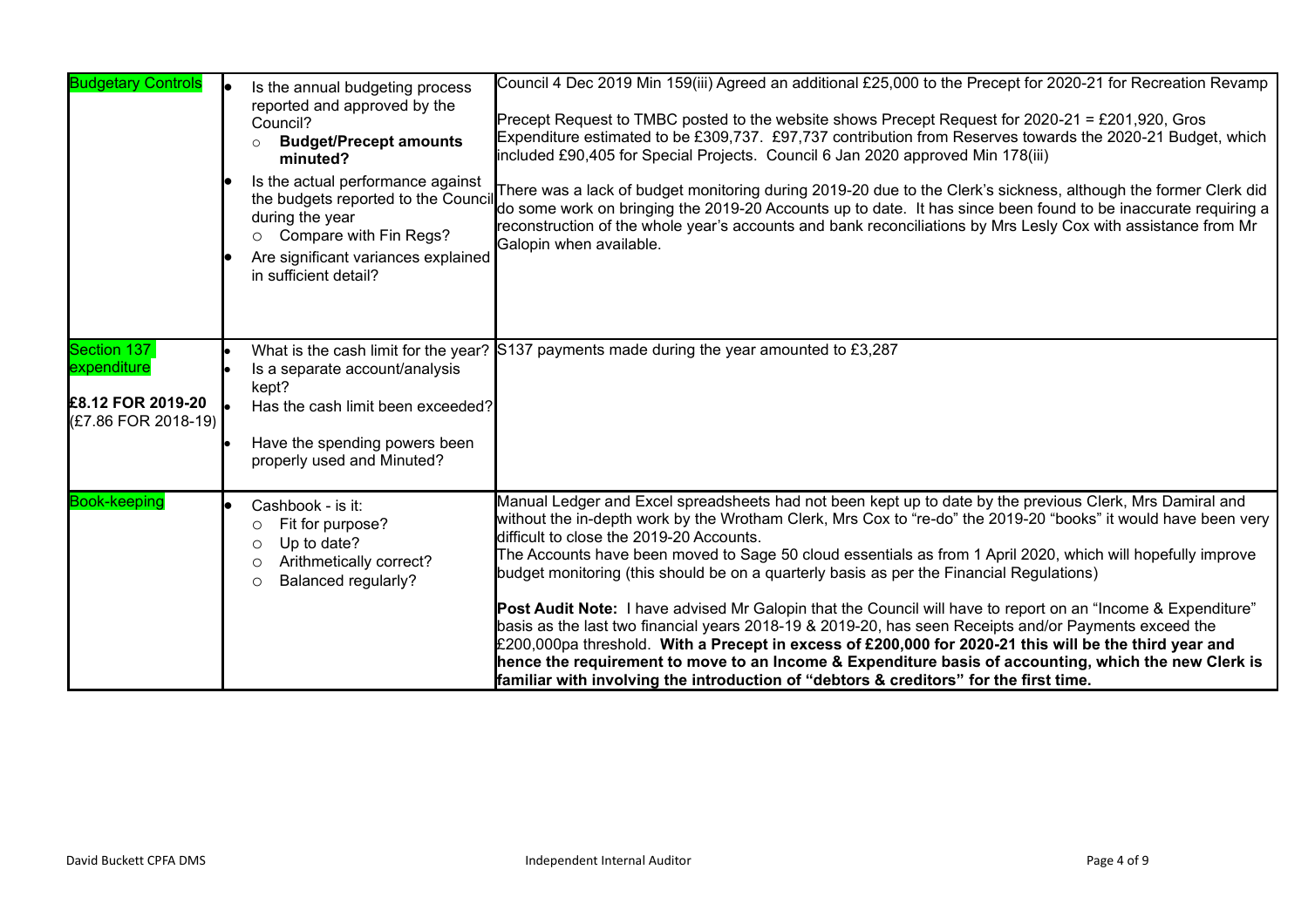| <b>Petty Cash</b> | Has the amount of petty cash float N/A<br>been agreed?<br>Are all petty cash entries recorded?<br>Are payments made from petty<br>cash fully supported by receipts /<br>VAT invoices?<br>Are petty cash reimbursements<br>signed for?<br>Is petty cash reimbursement<br>carried out regularly?<br>Is petty cash balance<br>independently checked regularly                                                                                                                                                                                                                                                                       |                                                                                                                                                                                                                                                                                                                                                                                                                                                                                                                                                                                                                                                                                                                                                                                                                                                                                                                                                                                                                                                                                                                                                                                                                                                                                                                                                                                                                                                                                                                                                                                                                                                                                                                                                                       |
|-------------------|----------------------------------------------------------------------------------------------------------------------------------------------------------------------------------------------------------------------------------------------------------------------------------------------------------------------------------------------------------------------------------------------------------------------------------------------------------------------------------------------------------------------------------------------------------------------------------------------------------------------------------|-----------------------------------------------------------------------------------------------------------------------------------------------------------------------------------------------------------------------------------------------------------------------------------------------------------------------------------------------------------------------------------------------------------------------------------------------------------------------------------------------------------------------------------------------------------------------------------------------------------------------------------------------------------------------------------------------------------------------------------------------------------------------------------------------------------------------------------------------------------------------------------------------------------------------------------------------------------------------------------------------------------------------------------------------------------------------------------------------------------------------------------------------------------------------------------------------------------------------------------------------------------------------------------------------------------------------------------------------------------------------------------------------------------------------------------------------------------------------------------------------------------------------------------------------------------------------------------------------------------------------------------------------------------------------------------------------------------------------------------------------------------------------|
| Payroll           | Who is on the payroll and are<br>contracts of employment in<br>place?<br>Who is the RFO?<br>Have there been any changes to<br>the establishment during the year?<br>Have there been any changes to<br>individual contracts during the<br>year?<br>Have new appointments and<br>changes to contracts been<br>approved and minuted?<br>Do salaries paid agree with those<br>approved by the Council?<br>Have any ad-hoc payments or<br>benefits been appropriately<br>approved?<br>Have PAYE/NIC requirements been<br>properly applied and accounted<br>for?<br>Payroll outsourced?<br><b>WORKPLACE PENSION IN</b><br><b>PLACE</b> | Clerk Mrs Hazel Damiral – 26 hrs pw The Clerk suffered a serious illness in March 2019 and was advised not to<br>return to work for many months.<br>Clerk's illness and need to implement alternative temporary arrangements. Min 228 – 1 April 2019 - The<br>Chairman, Cllr Mike Taylor to act as the RFO and enlisting the support of the Wrotham Clerk, which ensured that<br>staff continued to be paid during 2019-20.<br>Council Min 193 – 3 Feb 2020 The Clerk Mrs Hazel Damiral had submitted a resignation letter due to ill health<br>effective from 31 <sup>st</sup> March 2020. It was also agreed to contract Mrs Lesly Cox the Wrotham Clerk to work<br>with Mrs Damiral to complete the 2019-20 financial year and digitise the accounts, help with the<br>recruitment of a new Clerk & RFO and assist their settling-in. In reality Mrs Damiral was unable to help<br>with this transition, Mrs Cox has done a tremendous job to bring things together and meet me to carry<br>out the year-end audit.<br>Council 9 March 2020 Min 228 reported on the Interview Panel to appoint Mr Bernie Galopin contracted<br>hours to be 26 hrs pw, from 1 April 2020.<br>2 full-time groundsmen - Mr Glew and Mr Springett<br>Mrs Cox, Wrotham Clerk managed the payroll during 2019-20. Post Audit Note: I have had a Meeting with Mr<br>Galopin (27 Aug 2020) who has taken on the payroll duties using the HMRC basic payroll tools. Mr<br>Galopin updated me with the control procedures he had introduced, including an Annual Appraisal of<br>staff linking it to performance, H&S, training needs and pay review providing much better HR records.<br>LGPS - Pension Regulator re-enrolment completed NB new Clerk has personally opted out of the LGPS. |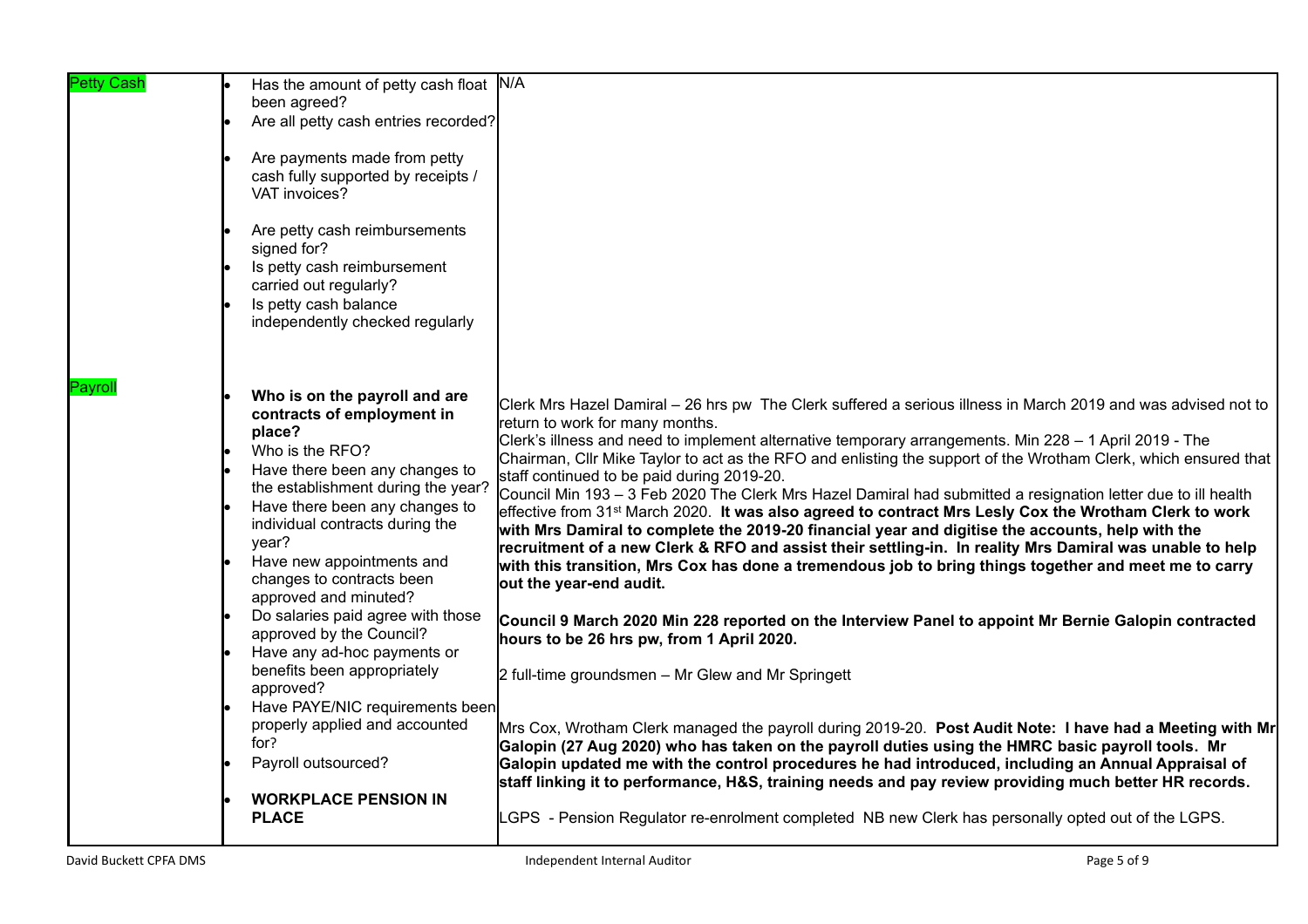| <b>Payments</b> | Are all payments recorded and<br>supported by appropriate<br>documentation?<br>Are payments minuted?                                                                                                                                                                                                                                                 | Payments approved by Council are minuted showing the amount paid, payee and reason for payment.<br>Cheque payments also includes the Chq No.<br>As reported elsewhere temporary arrangements for the payments had to be put in place following the<br>Clerk's sudden illness in March 2019, with more direct involvement of Councillors.<br>For the whole year 2019-20 most payments were made by cheque other than the listed DD's<br>DD's in place for Ford Vehicle Lease, EDF electricity supplies to Potters Mede and Rec. Ground. New |
|-----------------|------------------------------------------------------------------------------------------------------------------------------------------------------------------------------------------------------------------------------------------------------------------------------------------------------------------------------------------------------|--------------------------------------------------------------------------------------------------------------------------------------------------------------------------------------------------------------------------------------------------------------------------------------------------------------------------------------------------------------------------------------------------------------------------------------------------------------------------------------------------------------------------------------------|
|                 | Review of DD's and SO's ?                                                                                                                                                                                                                                                                                                                            | DD's E-on and Castle Water (from May 2019), Zen internet to DD (Aug 2019)                                                                                                                                                                                                                                                                                                                                                                                                                                                                  |
|                 | <b>STAFF costs definition for</b><br>inclusion in Box 4 for 2019-20,<br>check parity for 2018-19?<br>Currently includes salary, tax,<br>NIC & Pension (employee & ers)<br>+ taxable benefits (home<br>working allowance, broadband &<br>phone allowance etc NOT incl.                                                                                | Staff costs compliant with the definition.                                                                                                                                                                                                                                                                                                                                                                                                                                                                                                 |
|                 | Has VAT been identified, recorded   Vat Claims:<br>and reclaimed?                                                                                                                                                                                                                                                                                    | Vat refund for period 1 Jan 2019 to 30 Nov 2019 = £8,557<br>Vat paid during 2019-20 as per accounts = £10,909                                                                                                                                                                                                                                                                                                                                                                                                                              |
|                 | Are items above a de minimus<br>amount purchased competitively?                                                                                                                                                                                                                                                                                      |                                                                                                                                                                                                                                                                                                                                                                                                                                                                                                                                            |
|                 | Have internal control procedures<br>been adhered to?                                                                                                                                                                                                                                                                                                 |                                                                                                                                                                                                                                                                                                                                                                                                                                                                                                                                            |
|                 | Contracts:<br>What contracts exist?<br>$\circ$<br>Compliance with SO's<br>$\circ$<br>Have any new contracts or<br>$\circ$<br>contract variations/extensions<br>been awarded in the year?<br>Procedures adopted for letting<br>$\circ$<br>of contracts<br>Have contract payments been<br>$\circ$<br>made in accordance with the<br>contract document? | A sample of some of the contracts in place<br>Treeability – tree remedial works & mtce.<br>EJP Fire Protection – Mtce at Potters Mede & Recreation Grd.<br>Streetlighting - street lighting mtce<br>Godfreys Service - equipt repairs/servicing<br><b>WEX Europe – fuel supplies</b>                                                                                                                                                                                                                                                       |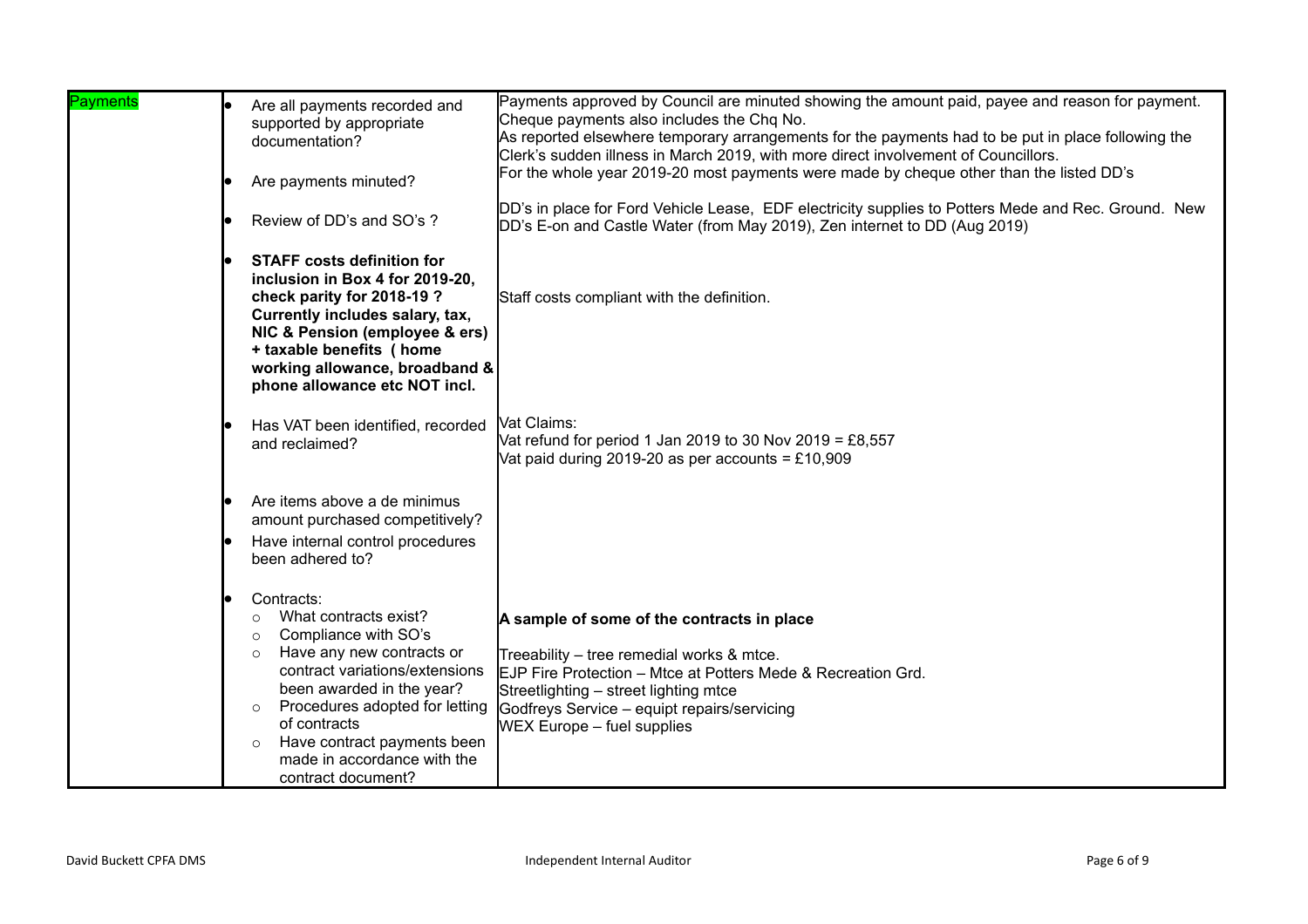| Receipts                                              | Are all receipts recorded correctly?<br>Are all receipts promptly banked?<br>Precept, CTSG and Sect 136<br>payments<br>Are internal controls of cash<br>adequate?<br>Are invoicing arrangements<br>adequate?                                                                                                                                        | Apart from the Precept of £177,470 the other significant income sources in 2019-20 were:<br>Potters Mede Hire Income of £12,453<br>Recreation Ground income of £1,310<br>VAT reclaim up to 30 Nov 2019 of £8,557<br>Other income includes £4,170 insurance claim<br>New internal controls on cash-handling especially the receipt cash for casual hiring's.                                                                                                                                                                                                                                                                                                                                                                                                                                                                                                                                                                                                                                                                                                              |
|-------------------------------------------------------|-----------------------------------------------------------------------------------------------------------------------------------------------------------------------------------------------------------------------------------------------------------------------------------------------------------------------------------------------------|--------------------------------------------------------------------------------------------------------------------------------------------------------------------------------------------------------------------------------------------------------------------------------------------------------------------------------------------------------------------------------------------------------------------------------------------------------------------------------------------------------------------------------------------------------------------------------------------------------------------------------------------------------------------------------------------------------------------------------------------------------------------------------------------------------------------------------------------------------------------------------------------------------------------------------------------------------------------------------------------------------------------------------------------------------------------------|
| <b>Bank reconciliation &amp;</b><br><b>PWLB Loans</b> | What current/deposit accounts<br>exist?<br>FSCS aware and compliant?<br>le<br>Are bank reconciliations regularly<br>carried out for each account?<br>Level of Balances to Precept ratio<br>Are the cheque counterfoils,<br>paying-in books and bank<br>When was the last review of the<br>banking arrangements?<br>Internet Banking/Corporate Card? | Summarised Bank Statement included in the monthly Minutes.<br>The NatWest bank balances at 31 March 2020 were:<br>Business Current a/c (0857)<br>£100<br>Business Reserve a/c (9882)<br>£669<br>Business Reserves a/c (8811) £117,855<br>Total = £118,624<br>Less unpresented chqs - £6,786<br>Net Balance = $£111.838$ exceeds the £85k FSCS threshold, but previous<br>suggestions to transfer money to another bank account prior to the former Clerk's illness had not<br>statements adequately referenced? been acted upon and circumstances prevented any changes in 2019-20.<br>Post Audit Note: Mr Galopin advised me of the proposal to open an account with the Metro Bank<br>who has a branch in Maidstone. I gave Mr Galopin a copy of an audit report for 2017-18, which<br>suggested Unity Trust Bank and their on-line banking system which allowed for the "two-<br>signature" arrangement to continue. https://www.unity.co.uk/business-internet-banking/<br>Emergency Meeting 21 March 2019 recommended temporary changes to the Bank Mandate removing |
|                                                       | Signature review (Two signatures<br>required?)<br>Any PWLB loans?                                                                                                                                                                                                                                                                                   | the Clerk as the administrator and a signatory. Cllr Millener be appointed as Temporary Administrator<br>[actioned May 2019 onwards] and signatories to be added, Cllrs Millener, Gould and Taylor. Mins 3,4 and<br>NatWest Bankline administrator – Mrs Damiral to take back control Min 72 (i) – 4 Aug 2019<br>Council Min 90 - 9 Sept 2019 Clerk to be re-instated as the Bankline Administrator on the NatWest<br>Account.<br>The Wrotham Clerk processing the payroll inc PAYE and Pensions<br>2 PWLB loans balances at 31 March 2020 were £15,989 and £19,061 = £35,050                                                                                                                                                                                                                                                                                                                                                                                                                                                                                            |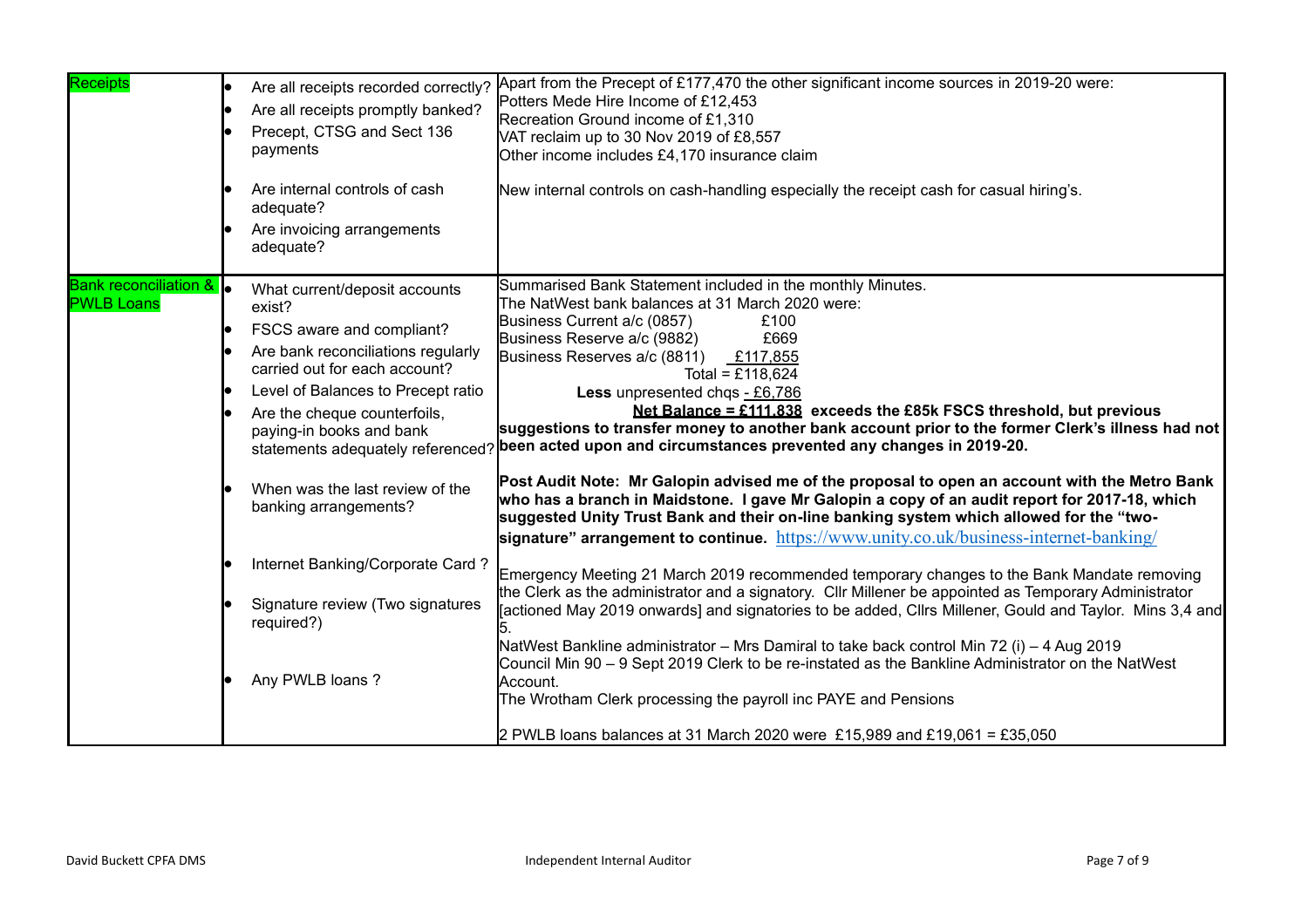| <b>Assets and Asset</b><br>Register (AR) | Are all the material assets owned<br>by the Council recorded in an AR?<br>Is the AR up to date?<br><b>Basis of Asset Values?</b><br>Are investments recorded?<br>Are the valuations regularly<br>reviewed?<br>Does the AR show the insurance<br>values ?<br>Digital Photographic evidence?<br>Is there a separate Inventory List of<br>low value items (e.g. below the<br>insurance excess levels) ? | Council 4 Nov 2019 agreed in principle to taking over the running of the public toilets from TMBC subject<br>to mice and upgrade prior to take over. This matter had not been concluded by 31 March 2020.<br>Updated Asset Register - Council 6 Jan 2020 Min 178(v)<br>Detailed Minutes concerning the Auction of a piece of land adjacent to the Medical Practice, Harrison<br>Road authorising the Chairman and Cllr Wray to make a bid for the land at the auction. Council 3 Feb<br>2020 Min 202 (v).<br>Council successful in purchasing the strip of land $(E70k)$ – completion date 9 March 2020, this was<br>unbudgeted expenditure in 2019-20. |
|------------------------------------------|------------------------------------------------------------------------------------------------------------------------------------------------------------------------------------------------------------------------------------------------------------------------------------------------------------------------------------------------------------------------------------------------------|---------------------------------------------------------------------------------------------------------------------------------------------------------------------------------------------------------------------------------------------------------------------------------------------------------------------------------------------------------------------------------------------------------------------------------------------------------------------------------------------------------------------------------------------------------------------------------------------------------------------------------------------------------|
| Year-end procedures<br><b>Inc. AGAR</b>  | Does the AGAR Statement of<br>Accounts agree with the<br>cashbook?<br>Is there an audit trail from the<br>financial records to the accounts?<br>Have debtors and creditors<br>$\bullet$<br>been properly recorded?<br>Date of approval of AGAR &<br><b>Certificate of Exemption if</b><br>applied                                                                                                    | Accounting records were checked against the figures to be used in the AGAR Statement of Accounts for<br>2019-20, including the Bank Reconciliation.<br>AGAR 2018-19 signed off by Extraordinary Council - 24 Sept 2019 Mins 102 & 103                                                                                                                                                                                                                                                                                                                                                                                                                   |
|                                          | <b>PROOF of public rights</b><br>provision during summer<br>2019 & website-AIAR ICO L<br>New governance compliance<br>regime - refer to new<br><b>Practitioners' Guide 2019</b>                                                                                                                                                                                                                      | Date of Announcement - 24 Sept 2019<br>Public Inspection period - 24 Sept to 11 Nov 2019<br>Evidence – The Council did not comply with the Public Rights provision for the 2018-19 Accounts<br>due to the late submission of the AGAR and the late Public Inspection period as mentioned in the<br>Report from PKF Littlejohn (see page 1 of this Report).                                                                                                                                                                                                                                                                                              |